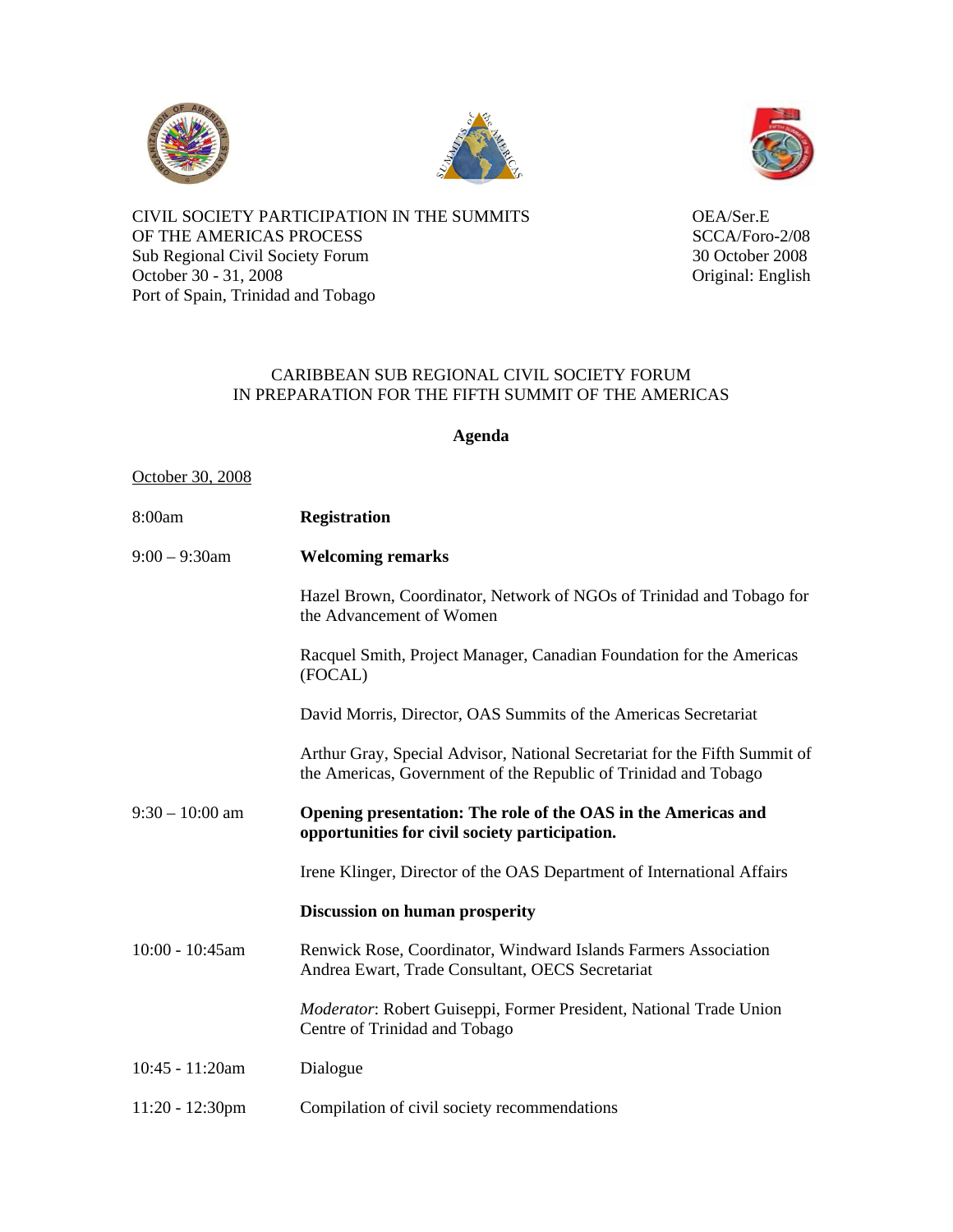| $12:30 - 2:00$ pm  | <b>Working Lunch</b>                                                                                                                                                                                            |
|--------------------|-----------------------------------------------------------------------------------------------------------------------------------------------------------------------------------------------------------------|
|                    | Discussion on environmental sustainability and energy security                                                                                                                                                  |
| $2:00 - 2:45$ pm   | Zakiya Wadada, Executive Director, Caribbean Network for Integrated Rural<br>Development<br>Louis Guy, Caribbean Forestry Association<br>Joseph Prosper, Treasurer, Environmental Awareness Group               |
|                    | Moderator: Eden Shand, Chair, Greenleaf Foundation                                                                                                                                                              |
| $2:45 - 3:30$ pm   | Dialogue                                                                                                                                                                                                        |
| $3:30 - 4:30$ pm   | Compilation of civil society recommendations                                                                                                                                                                    |
| $4:30 - 5:30$ pm   | Wrap-up session: Final compilation of recommendations for human<br>prosperity, environmental sustainability and energy security                                                                                 |
| October 31, 2008   |                                                                                                                                                                                                                 |
|                    | Discussion on strengthening democratic governance                                                                                                                                                               |
| $8:15 - 9:00$ am   | Tarik Perkins, Regional Manager, Inclusive Governance, CUSO<br>Cecelia Babb, Executive Coordinator, Caribbean Policy Development Centre<br>Boyd Reid, Secretary, Trinidad and Tobago Transparency International |
|                    | Moderator: Flavia Cherry, President, Civil Society Network of St. Lucia                                                                                                                                         |
| $9:00 - 9:30$ am   | Dialogue                                                                                                                                                                                                        |
| $9:30 - 10:00$ am  | Compilation of civil society recommendations                                                                                                                                                                    |
| $10:00 - 10:30$ am | Address by Ambassador Albert Ramdin, Assistant Secretary General, OAS                                                                                                                                           |
|                    | Address by the Honorable Paula Gopee-Scoon, Minister of Foreign Affairs<br>of the Republic of Trinidad and Tobago                                                                                               |
|                    | Discussion on public security                                                                                                                                                                                   |
| $10:30 - 10:45$ am | Laurie Knop, Director, Quisqueya International Organization for Freedom &<br>Development (QIFD)                                                                                                                 |
|                    | Folade Mutota, Coordinator, Women's Institute for Alternative Development                                                                                                                                       |
|                    | Bevon Currie, Secretary, National Youth Development Network                                                                                                                                                     |
|                    | Moderator: David Silvera, Director, Jamaicans for Justice                                                                                                                                                       |